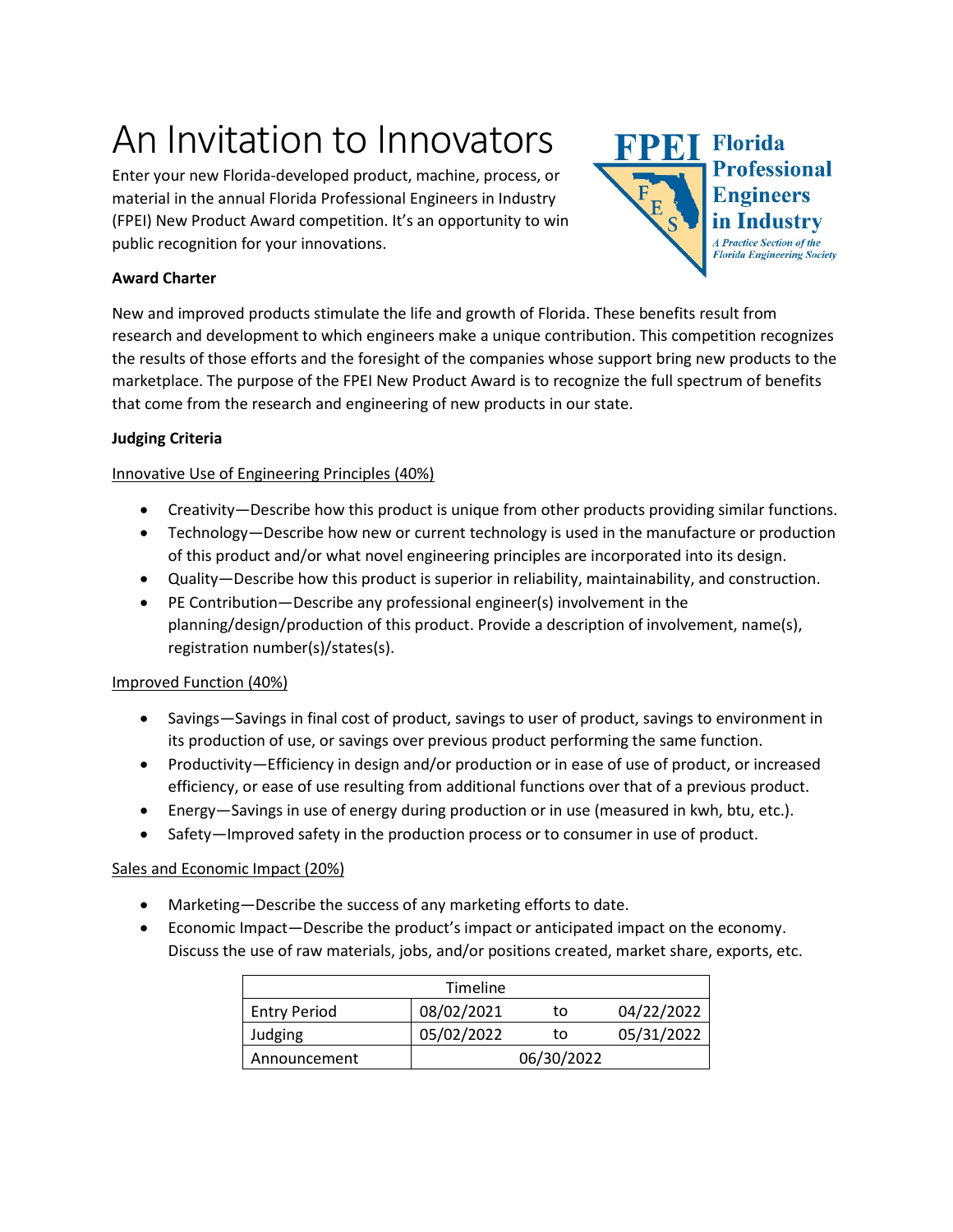## **Eligibility**

Any new product, machine, process or material that has been developed totally or in part in Florida may be entered. The product must have been introduced to the market between January 1, 2017, and December 31, 2020. Entries may be resubmitted as long as they continue to meet the program's requirements, rules, and judging criteria.

#### **Categories**

Entries will be divided into categories of small (50 or fewer employees), medium (51-200 employees), large (201-2000), and very large (2001+) companies. Awards will be presented in each category that judges find meritorious applicants.

#### **Recognition**

Winners will receive the right to use "Winner of the 2020 FPEI New Product Award" in association with the awarded products in marketing, social media, packaging, etc. The awardees will be announced in FES publications, social media, and press release. The FPEI New Product Awards will be announced in January of the following year and presented at the next FES/ACEC-FL Annual Conference.

#### **Rules**

Entries must be emailed by **Tuesday, April 19, 2022**, to [mmontgomery@fleng.org.](mailto:mmontgomery@fleng.org) As many as three entries may be submitted for any individual or organization located in Florida. The decision of the judges is final. Entries may be resubmitted as long as they meet the time criterion. A product entry should have been first placed on the market between January 1, 2017, and December 31, 2020.

The entry should be separated into sections for each of the Judging Criteria listed on the previous page. All materials should be submitted electronically (PDF's preferred).

Please be sure to cover questions five through seven as thoroughly as possible. For example, do not expect the judges to analyze the annual report and balance sheet for the information in question five. Because of limited time, it will not be possible to ask for additional information or clarification.

Two photos of your product/process in electronic format must be submitted as part of your application.

#### **Fee**

A non-refundable \$125 submission fee is required for each product entry submittal. Checks should be made payable to the Florida Professional Engineers in Industry. Materials/information submitted become the property of the Florida Professional Engineers in Industry and will not be returned.

#### **Questions**

For further information and submission of entries, contact Meredith Montgomery, FPEI Staff Liaison, at 850-224-7121 or by email at mmontgomery@fleng.org.